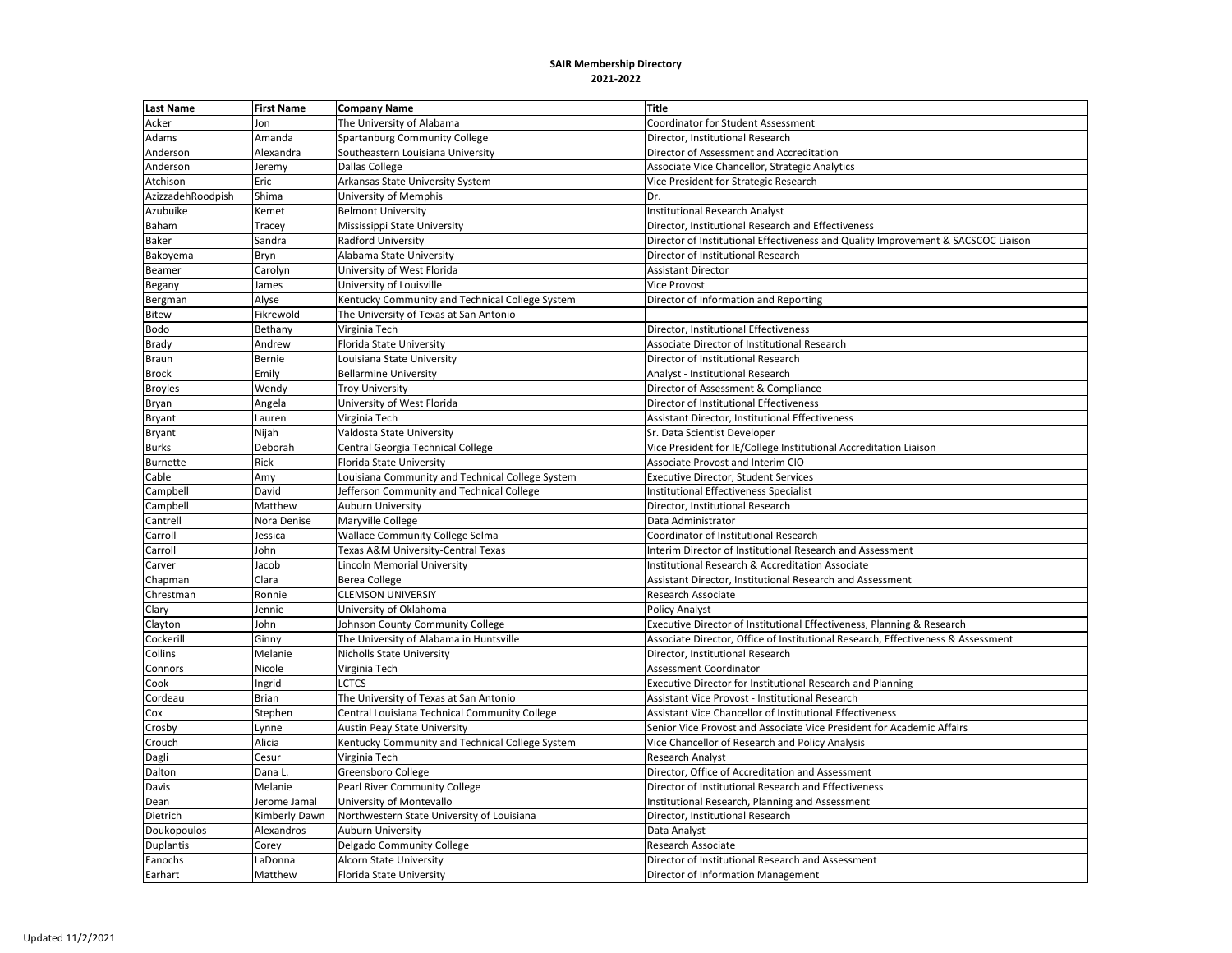| <b>Last Name</b> | <b>First Name</b> | <b>Company Name</b>                           | <b>Title</b>                                                                          |
|------------------|-------------------|-----------------------------------------------|---------------------------------------------------------------------------------------|
| Ellzey           | Dylan             | Valdosta State University                     | <b>Institutional Research Analyst</b>                                                 |
| Failing          | Kate              | Mississippi Delta Community College           | Dean of Assessment & Planning                                                         |
| Finch            | Kathryn           | Ogeechee Technical College                    | Director for Institutional Research and Planning                                      |
| Fitzgerald       | <b>Barrie</b>     | Valdosta State University                     | Director of Institutional Reserach                                                    |
| Forsyth          | York              | South Louisiana Community College             | <b>Institutional Analyst</b>                                                          |
| Fox              | Melanie           | <b>Radford University</b>                     | Associate Director of Institutional Effectiveness and Quality Improvement             |
| Frederic         | Stephen           | Mississippi State University                  | Database Administrator                                                                |
| Gardner          | Denise            | The University of Tennessee                   | Assistant Provost and Director of The Office of Institutional Research and Assessment |
| Gibbs            | Neil              | University of Louisville                      | Data Analyst, Enrollment Management and Student Success                               |
| Glasser          | Jill              | Horry Georgetown Technical College            | <b>Statistical Analyst</b>                                                            |
| Godin            | Eric              | St. Thomas University                         | Director of Institutional Research                                                    |
| Goins            | David             | <b>UNC Charlotte</b>                          | Programmer/Analyst                                                                    |
| Goldman          | Kara              | Delta State University                        | Research Analyst                                                                      |
| Good             | A <sub>1</sub>    | <b>Auburn University</b>                      | Data Integration Specialist                                                           |
| Good             | Megan             | <b>Auburn University</b>                      | Director of Academic Quality & Improvement                                            |
| Goodwin          | Chloe             | Florida State University                      | Student Intern                                                                        |
| Goodwin          | Monica            | South Carolina Commission on Higher Education | Director Data-Research & IT                                                           |
| Goulet           | Lauren            | Florida State University                      | <b>Student Success Analyst</b>                                                        |
| Graham           | Lewis             | Morris College                                | Director of Assessment                                                                |
| Graves           | Linda             | The University of Alabama in Huntsville       | Assistant Director of Reporting & Programming                                         |
| Green            | Jennifer          | <b>Galen College of Nursing</b>               | Director of Accreditation, Institutional Effectiveness, and Regulatory Affairs        |
| Green            | Lucas             | Coastal Carolina University                   | <b>Institutional Research Analyst</b>                                                 |
| Greene           | David             | SAS Institute, Inc                            | Sr. Account Executive                                                                 |
| Gregory          | Tiffany           | University of Mississippi                     | Data Analyst III                                                                      |
| Grimm            | Erika             | Augusta University                            | <b>Institutional Information Analyst</b>                                              |
| Grissett         | Jendia            | Air University                                | Chief, IE                                                                             |
| Gui              | Emily             | University of Oklahoma                        | <b>Research Analyst</b>                                                               |
| Gunderman        | Gary              | University of Arkansas                        | Executive Director, Institutional Research and Assessment                             |
| Hadley           | Michael           | <b>Methodist University</b>                   | Director of Institutional Research and Effectiveness                                  |
| Hagan            | Alise             | University of Louisiana at Lafayette          | Director, Institutional Assessment                                                    |
| Hall             | Amber             | University of Central Arkansas                | Director of Institutional Research                                                    |
| Hall             | Bill              | Campbell University                           | Director of Institutional Research and State Authorization                            |
| Hall             | Michelle          | Southeastern Louisiana University             | Director, Institutional Research                                                      |
| Hall             | Molly             | Virginia Tech                                 | Associate Director, Institutional Effectiveness                                       |
| Hall             | Teresa            | Birmingham-Southern College                   | Director of Leadership Studies                                                        |
| Hammer           | Paul              | Western Carolina University                   | Social/Clinical Research Specialist                                                   |
| Hammond          | Lisa              | University of South Carolina Lancaster        | Director of Institutional Effectiveness and Research                                  |
| Hansen           | Chris             | Southern Adventist University                 | Director of Institutional Research and Planning                                       |
| Harber           | Jessica           | <b>FSW</b>                                    | Coordinator, Institutional Research                                                   |
| Harmouch         | Nagham            | Southeastern Louisiana University             | Research Associate                                                                    |
| Harper           | Amanda            | Appalachian State University                  | <b>BI Analyst</b>                                                                     |
| Harris           | Greg              | <b>East Carolina University</b>               | Associate Institutional Research Director                                             |
| Harris           | Joe               | <b>Tulsa Community College</b>                | Research & Assessment Analyst II                                                      |
| Harrison         | Genia             | <b>East Central University</b>                | <b>Research Specialist</b>                                                            |
| Harvey           | FaDerricka        | Delta State University                        | Research and Information Assistant                                                    |
| Harwell          | Judy              | The University of West Alabama                | Coordinator of Data Collection                                                        |
| Hazelwood        | Sonia             | Arkansas Department of Higher Education       | Chief Data Officer / Associate Director                                               |
| Henchy           | Mary Ann          | Asbury Theological Seminary                   |                                                                                       |
| Henderson        | Angela            | <b>Stetson University</b>                     | Executive Director of Institutional Research & Effectiveness                          |
| Henry            | Scott             | <b>Texas State University</b>                 | <b>Research Analyst</b>                                                               |
| Hernandez        | Eugenio           | Florida State University                      | <b>Statistical Business Analyst</b>                                                   |
| Hess             | Maren             | Campbell University                           | <b>Assistant Provost for Institutional Effectiveness</b>                              |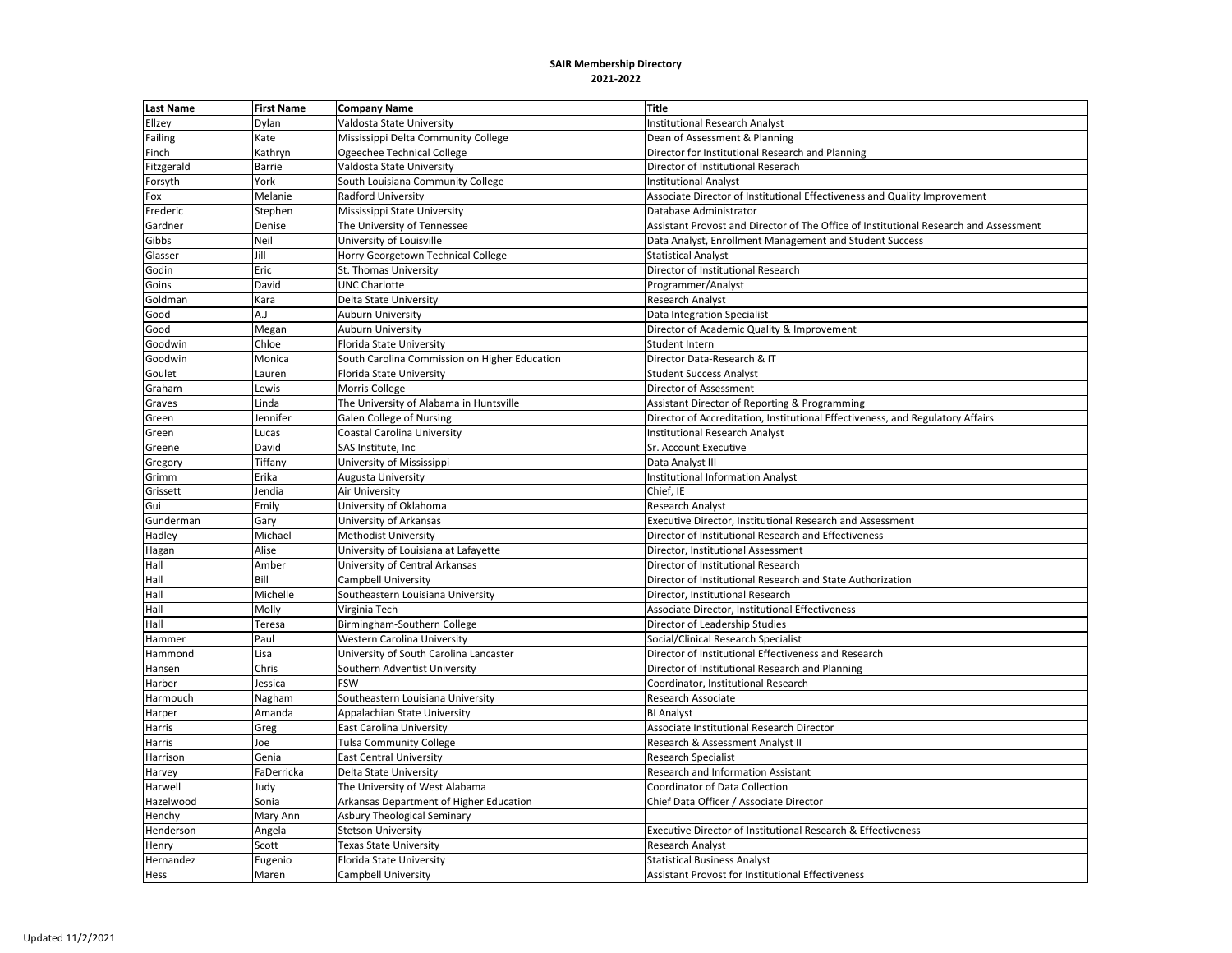| <b>Last Name</b> | <b>First Name</b> | <b>Company Name</b>                                          | <b>Title</b>                                                                 |
|------------------|-------------------|--------------------------------------------------------------|------------------------------------------------------------------------------|
| Hickman          | Amy               | <b>ECPI University</b>                                       | Dean of Academic Assessment                                                  |
| Hickman          | Petra             | Cameron University                                           | Research & Data Analyst                                                      |
| Hogan            | Tina              | Appalachian State University                                 | Director of Institutional Effectiveness                                      |
| Holt             | Jennifer          | University of Mississippi                                    | <b>Associate Director</b>                                                    |
| Honeycutt        | Stacy             | Northwest Mississippi Community College                      | <b>Institutional Research Coordinator</b>                                    |
| Hopkins          | II, Robert        | Virginia Tech                                                |                                                                              |
| Hopkins          | Robert            | Virginia Tech                                                | Assistant Provost, Strategic Analysis                                        |
| Horn             | Rolanda           | Alabama State University                                     | <b>Quality Enhancement Plan</b>                                              |
| Houston          | Rosella           | Jackson State University                                     | Acting Director, Institutional Research, Planning & Assessment               |
| Hughes           | Christopher       | Sullivan University                                          | Professor                                                                    |
| Hunt             | James             | Florida State University                                     | Director of Institutional Research                                           |
| Hunter           | Blake             | Jacksonville State University                                | Coordinator of Institutional Research                                        |
| Hurford          | Bonnie            | <b>Tarrant County College</b>                                | <b>Lead Programmer Analyst</b>                                               |
| Hutchings        | William (Billy)   | Western Carolina University                                  | <b>Research Specialist</b>                                                   |
| Hydes            | Sonny             | Jefferson Community and Technical College                    | Institutional Research Analyst                                               |
| Ickes            | Jessica           | Florida Institute of Technology                              | Associate Vice President of Institutional Research and Effectiveness         |
| Inge             | Brittany          | Jefferson Community and Technical College                    | Director of Institutional Effectiveness, Research, and Planning              |
| Irvin            | Jessica           | Piedmont College                                             | <b>Administrative Assistant</b>                                              |
| Irwin            | Susie             | University of Oklahoma                                       | It Analyst                                                                   |
| Isaac            | Jamie             | RTI International                                            | <b>IPEDS Help Desk</b>                                                       |
| Isler            | Derrick           | <b>UNC Charlotte</b>                                         | <b>Business Intelligence Analyst</b>                                         |
| Jablonski        | Allison           | University of Lynchburg                                      | Provost and VP for Academic Affairs                                          |
| Jackson          | Cathy             | University of Tennessee at Chattanooga                       | <b>Testing Center Manager</b>                                                |
| Jackson          | Diane             | Denmark Technical College                                    | <b>Statistical and Research Analyst</b>                                      |
| Jackson          | Nicole            | <b>NC Central University</b>                                 | <b>Business and Technology Application Analyst</b>                           |
| James            | Glenn             | Glenn W. James                                               | <b>Higher Education Consultant</b>                                           |
| James            | Samantha          | Georgia Institute of Technology                              | <b>Business Analyst</b>                                                      |
| Jana             | Asitava           | Florida Agricultural and Mechanical University               | Coordinator (Statistical reserach)                                           |
| Jayagopal        | Ashwin            | The University of Texas at San Antonio                       | Institutional Research Analyst II                                            |
| Jenks            | Catherine         | University of West Georgia                                   | Associate Vice President                                                     |
| Jennings         | Sherrie           | Augusta University                                           | <b>Institutional Information Analyst</b>                                     |
| Jessee           | Caitlyn           | Florida State University                                     | <b>Assessment Analyst</b>                                                    |
| Jiang            | Xiushan           | College of Charleston-Office for Institutional Effectiveness |                                                                              |
| John             | Kristi            | University Of Science And Arts Of Oklahoma                   | IR Analyst                                                                   |
| Johnson          | Iryna             | University of Alabama System                                 | Assistant Vice Chancellor for System Analytics and Business Intelligence     |
| Johnson          | Jeffrey           | Sullivan University                                          | Professor                                                                    |
| Johnson          | Melissa           | Austin Peay State University                                 | <b>Research Analyst</b>                                                      |
| Johnson          | Mimi              | H. Councill Trenholm State Community College                 | Interim Associate Dean of Institutional Effectiveness                        |
| Johnson          | Shalena           | <b>Grambling State University</b>                            | Interim Director of Institutional Research                                   |
| Jones            | Anjelica          | Tennessee State University                                   | Director of Institutional Effectiveness and Assessment                       |
| Jones            | Jennifer          | University of Mary Hardin-Baylor                             | Director of Data Quality & Institutional Analytics                           |
| Jones            | John              | University of Arkansas - Fort Smith                          | Associate Vice Chancellor for Strategic Analytics and Institutional Research |
| Jones            | Rick              | Kentucky Community and Technical College System              | Statistician                                                                 |
| Jones            | Rilla             | Itawamba Community College                                   | Dean of Health Sciences                                                      |
| Joshi            | Abhay             | Virginia Tech                                                | Director of Data Analysis                                                    |
| Joy              | Brian             | <b>Belmont University</b>                                    | Senior Institutional Research Analyst                                        |
| Kallina          | Wendy             | Agnes Scott College                                          | Director, MS in Data Analysis & Communication                                |
| Kanani           | Mary              | Christopher Newport University                               | Assistant Director, Institutional Research                                   |
| Kellum           | Kate              | University of Mississippi                                    | <b>Associate Director</b>                                                    |
| Kendrick         | Sherry            | <b>Austin Peay State University</b>                          | <b>Research Analyst</b>                                                      |
| Kennedy          | Melba             | <b>River Parishes Community College</b>                      | Director of Institutional Research, Effectiveness, Grants and Resources      |
| Kerins           | Sean              | University of Alabama at Birmingham                          |                                                                              |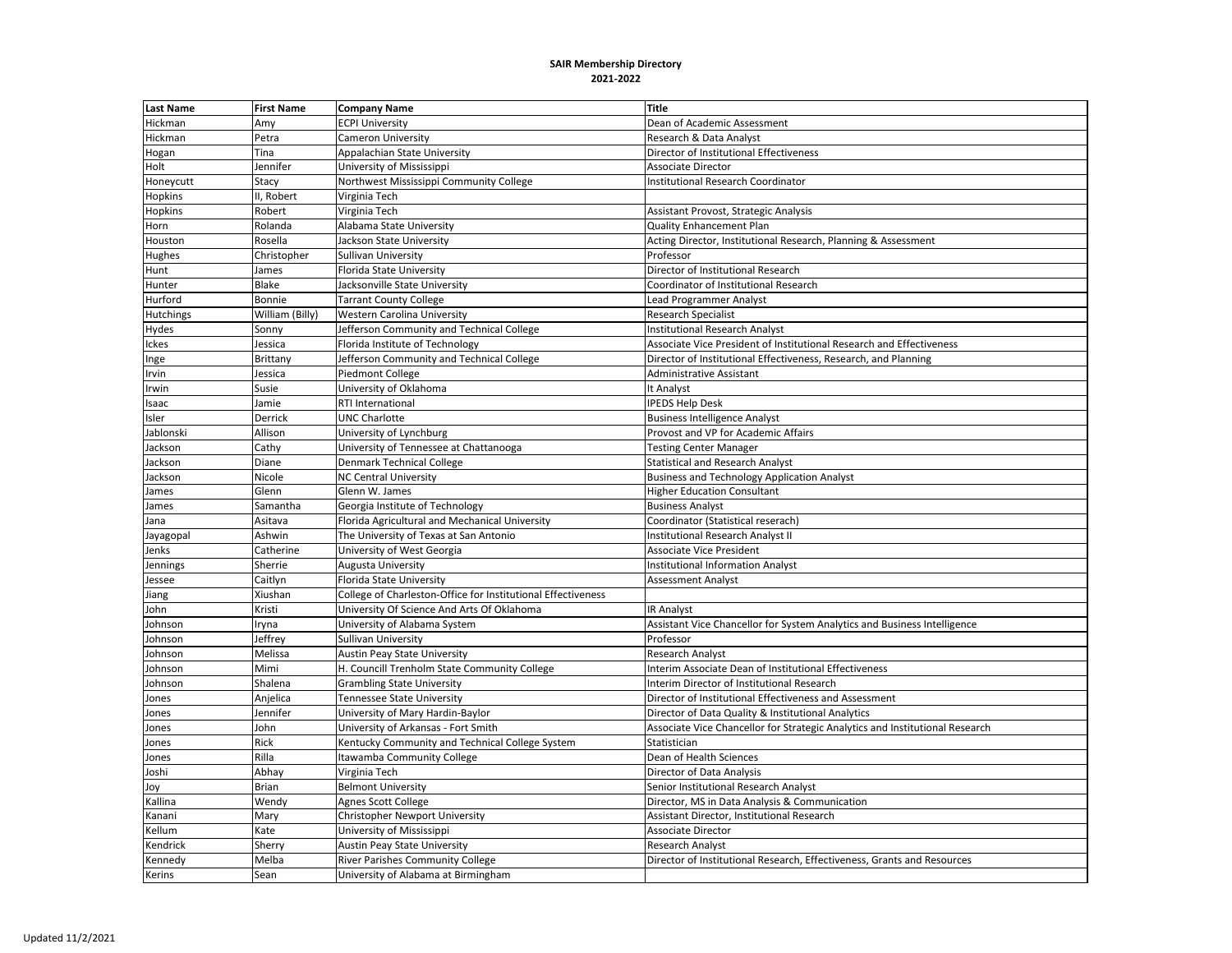| <b>Last Name</b> | <b>First Name</b> | <b>Company Name</b>                                                                                       | <b>Title</b>                                                         |
|------------------|-------------------|-----------------------------------------------------------------------------------------------------------|----------------------------------------------------------------------|
| Khan             | Ali Tanveer       | Dallas College                                                                                            | <b>Research Analyst</b>                                              |
| Khatiwada        | Ram               | East Carolina University                                                                                  | Assessment Associate                                                 |
| Kimble           | Lisa              | Jefferson State Community College                                                                         | Administrative Secretary/Research Assistant                          |
| Kimbriel         | William           | Arkansas State University Mountain Home                                                                   | Associate Vice-Chancellor                                            |
| Kin              | Amanda            | Jefferson State Community College                                                                         | Dean of Institutional Effectiveness                                  |
| King             | Beverly           | <b>East Carolina University</b>                                                                           | Instituional Research Director                                       |
| King             | Cecila            | Mississippi State University                                                                              | Data Management Coordinator                                          |
| King             | Pam               | <b>The Citadel</b>                                                                                        | Senior Associate Director                                            |
| Kinney           | Kelley            | The Citadel                                                                                               | <b>Research Associate</b>                                            |
| Kinney           | Sandra            | Georgia Institute of Technology                                                                           | Senior Director, Institutional Research & Planning                   |
| Kinzie           | Jillian           | Indiana University                                                                                        | <b>Associate Director</b>                                            |
| Kirkpatrick      | Mac               | Lander University                                                                                         | Director of Institutional Research                                   |
| Kiser            | Brad              | The University of Tennessee, Chattanooga                                                                  |                                                                      |
| Kitchens         | Randy             | Oklahoma State University                                                                                 | <b>Visual Analytics Coordinator</b>                                  |
| Klassen          | Nicole            | <b>Emory University</b>                                                                                   | <b>Decision Support Analyst</b>                                      |
| Kline            | Matt              | American Public Education, Inc.                                                                           | Senior Research Analyst                                              |
| Klonis           | Suzanne           | <b>Furman University</b>                                                                                  | Director of Assessment                                               |
| Koda             | David             | Auburn University at Montgomery                                                                           | Research Analyst                                                     |
| Kolajo           | Ebenezer          | Norfolk State University                                                                                  | Director                                                             |
| Kotha            | <b>Bhaskar</b>    | Virginia Tech                                                                                             | Research Analyst                                                     |
| Krishnamurthy    | Haridha Vyas      | University of Houston                                                                                     | Assistant Director, Institutional Research                           |
| Krishnamurthy    | Vyas              | University of Houston                                                                                     | Senior Research Analyst                                              |
| Kubier           | Patrick           | University of Central Oklahoma                                                                            | Research Analyst                                                     |
| Kugel            | Jamie             | <b>Stetson University</b>                                                                                 | Data Analyst                                                         |
| Kumar            | R. Thulasi        | Virginia Tech                                                                                             | Associate Vice Provost for Analytics and Institutional Effectiveness |
| Kumar            | Ranveer           | University of Alabama at Birmingham                                                                       | <b>Advanced Analytics Engineer</b>                                   |
| Lamade           | Ada Maria         | <b>Berry College</b>                                                                                      | Assistant Director - Institutional Research                          |
| Langston         | Jaret             | University of Alabama at Birmingham                                                                       |                                                                      |
| Lawley           | Tara              | National Center for Education Statistics, Institute of Education Scie Branch Chief/IPEDS Program Director |                                                                      |
| Lawrence         | Kacy              | Virginia Tech                                                                                             | Director of Assessment                                               |
| Lawson           | Alan              | Kentucky Community and Technical College System                                                           | <b>Executive Director of Institutional Effectiveness</b>             |
| Lawson-Harris    | Tara              | <b>Bellarmine University</b>                                                                              | <b>Administrative Assistant</b>                                      |
| Le               | Daniel            | Dallas College North Lake Campus                                                                          | <b>Research Analyst</b>                                              |
| Ledford          | Teresa            | University of North Georgia                                                                               | Administrative Assessment Coordinator                                |
| Lee              | HoKun             | <b>East Carolina University</b>                                                                           | Research Associate                                                   |
| Lee              | Janet             | <b>Clemson University</b>                                                                                 | Data Analytics Manager                                               |
| Lehrman          | Scott             | The University of Texas at San Antonio                                                                    |                                                                      |
| Lejman           | Michael           | Arkansas State University Mid-South                                                                       | AVC for Institutional Research and Effectiveness                     |
| eMay             | John              | University of North Alabama                                                                               | <b>Research Analyst</b>                                              |
| Lewis            | Heather           | Augusta University                                                                                        | <b>Survey Research Coordinator</b>                                   |
| Lewis            | Melissa           | University of Louisiana at Lafayette                                                                      | Asst Director, Institutional Assessment                              |
| Lewis            | Rachel            | Arkansas Division of Higher Education                                                                     | Senior Technology Analyst                                            |
|                  | Yuhui             | <b>East Carolina University</b>                                                                           | Assessment Associate                                                 |
| Lindstrom        | Adam              | University of Kentucky                                                                                    | Data Scientist                                                       |
| Livingood        | Susannah          | University of Oklahoma                                                                                    | Associate Provost & Director, IRR                                    |
| Lockee           | Barbara           | Virginia Tech                                                                                             | Professor and Provost Faculty Fellow                                 |
| Loht             | Shawn             | <b>Baton Rouge Community College</b>                                                                      | Director of Analytics and Reporting                                  |
| Lokar            | William           | University of Lynchburg                                                                                   | Dean, Lynchburg College of Arts and Sciences                         |
| Lora             | Mark              | <b>Taylor University</b>                                                                                  | Manager Enterprise Data Systems                                      |
| Lord             | Lisa              | University of Louisiana at Lafayette                                                                      | Director of Institutional Research                                   |
| Lounsbury        | Susan             | Southern Regional Education Board                                                                         | <b>Director of Data Services</b>                                     |
| Love-Eiland      | Eboni             | <b>Trenholm State Community College</b>                                                                   | Assessment and Accountability Coordinator                            |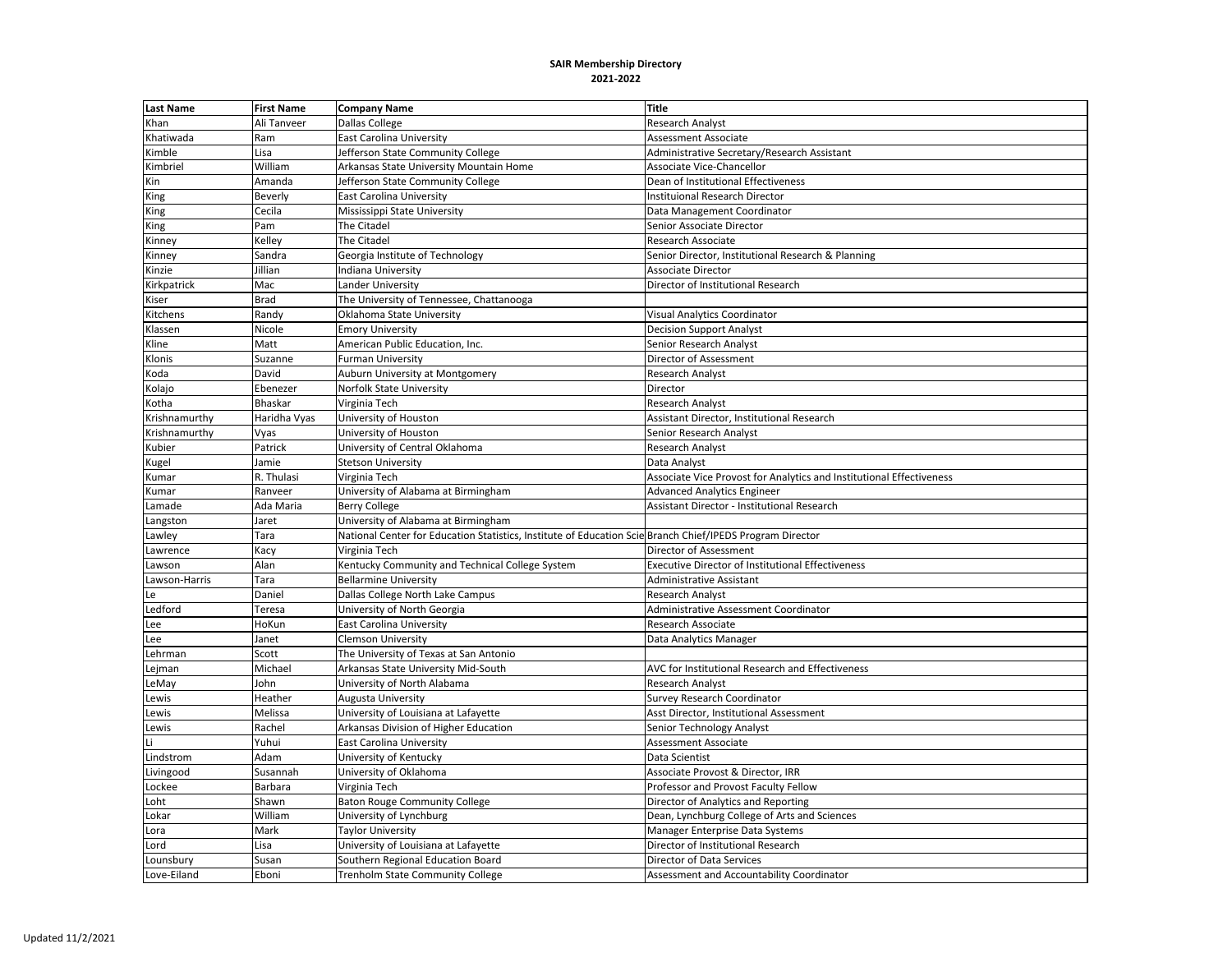| <b>Last Name</b> | <b>First Name</b> | <b>Company Name</b>                               | <b>Title</b>                                                                   |
|------------------|-------------------|---------------------------------------------------|--------------------------------------------------------------------------------|
| Lovik            | Eric              | <b>Radford University</b>                         | Director of Institutional Research                                             |
| Lowe             | Jesse             | University of Alabama at Birmingham               |                                                                                |
| Lucas            | Nicole            | Fayetteville state University                     | Associate Vice Chancellor                                                      |
| Lucus            | Mary              | <b>Belmont University</b>                         | Director, IR                                                                   |
| Luna             | Andrew            | <b>Austin Peay State University</b>               | Executive Director, Decision Support and Institutional Research                |
| Lynch            | Stacy             | Louisiana Delta Community College                 | Director of Institutional Research & Effectiveness                             |
| Ma               | Tienhan           | Jacksonville State University                     | <b>Coordinator of Assessment</b>                                               |
| Macon-Jamison    | Laverne           | Livingstone College                               | Assistant Director of Institutional Effectiveness and Research                 |
| Mahan            | David             | Dallas College                                    | Executive Director, Research Institute                                         |
| Majek            | Aaron             | Sul Ross                                          | <b>Research Associate</b>                                                      |
| Mallipeddi       | Vishwas Reddy     | Southeastern Louisiana University                 | Institutional Database Coordinator                                             |
| Mann             | Caroline          | The University of Tennessee                       | <b>Assistant Director</b>                                                      |
| Mann             | Christy           | Arkansas State University-Newport                 | Director of Institutional Research and Effectiveness                           |
| Mannas           | Scott             | <b>Tulsa Community College</b>                    | <b>Assessment Coordinator</b>                                                  |
| Manning          | Carrie            | <b>Troy University</b>                            | <b>Coordinator of Compliance Records</b>                                       |
| Mansell          | Chrisa            | Delta State University                            | Director of Institutional Research, Effectiveness, and Planning                |
| Marak            | Jana              | <b>Baylor University</b>                          | <b>Associate Director</b>                                                      |
| Marlow Ormsby    | Sherry            | University of Tennessee at Chattanooga            | Executive Director; Office of Planning, Evaluation, and Institutional Research |
| Martin           | Carla             | University of Arkansas                            |                                                                                |
| Martin           | Patrick           | Florida State University                          | <b>Graduate Assistant</b>                                                      |
| Mata             | Carolyn           | Oglethorpe University                             | VP for Research and Planning                                                   |
| Matherson        | Nia               | <b>UNC Charlotte</b>                              | Institutional Research Associate                                               |
| Mathis           | Molly             | University of North Alabama                       | Director of Institutional Research                                             |
| Matthews         | April             | University of Tennessee at Chattanooga            | <b>Outcomes Analyst</b>                                                        |
| May              | Sarah             | Mercer University                                 | Director of Institutional Research                                             |
| Mayiani          | Jacob             | Virginia Tech                                     | Research Analyst                                                               |
| McBride          | Charlotte         | Mississippi University of Women                   | Data & Assessment Analyst                                                      |
| McCann           | Sara              | <b>Nicholls State University</b>                  | Institutional Effectiveness Coordinator                                        |
| McCay            | Megan             | University of Southern Mississippi                | Director of Institutional Research                                             |
| McCay            | Michael           | <b>Auburn University</b>                          | Director of Career Services                                                    |
| McClendon        | Mark              | Midwestern State University                       | Director of Institutional Effectiveness                                        |
| McCord           | <b>Bruce</b>      | Aiken Technical College                           | Assessment Assistant                                                           |
| McCrary          | Julie             | Newberry College                                  | Director of Institutional Research and Technology                              |
| McDow            | Tommy             | University of South Carolina                      |                                                                                |
| McFall           | Michael           | The University of Tennessee                       | <b>Associate Director</b>                                                      |
| McFarland        | Reoungeneria      | LeMoyne-Owen College                              | Director, Institutional Research                                               |
| McFarlane        | Michele           | Southern Adventist University                     | <b>Business Intelligence Analyst</b>                                           |
| McKosky          | Kristen           | <b>Stetson University</b>                         | <b>SACSCOC Coordinator</b>                                                     |
| McLaughlin       | Gerald            | Retired                                           | Gerry                                                                          |
| McLaughlin       | Joseph            | <b>Clemson University</b>                         | Research Associate                                                             |
| <b>McManus</b>   | Meagan            | <b>Motlow State Community College</b>             | Director of Quality Assurance                                                  |
| Merklin          | Jessica           | <b>Troy University</b>                            | <b>Research Analyst</b>                                                        |
| Merrifield       | Heather           | <b>Sullivan University</b>                        | Dean of Business Programs                                                      |
| Mescher          | Stephanie         | Midwestern State University                       | <b>Assessment Specialist</b>                                                   |
| Metz             | Timothy           | <b>Western Carolina University</b>                | Assistant Vice Chancellor for Institutional Planning and Effectiveness         |
| Michael          | Allie             | <b>Austin Peay State University</b>               | Coordinator, Academic Services and Engagement                                  |
| <b>Miles</b>     | Donald            | University of South Carolina                      | Director of Institutional Effectiveness & Accreditation                        |
| Miles            | Doug              | University of Arkansas                            | Interim Executive Director of Institutional Research and Assessment            |
| Miller           | Charles           | South Louisiana Community College                 | Associate Vice Chancellor                                                      |
| Miller           | Curtis            | Oklahoma State University Institute of Technology | <b>Institutional Research Analyst</b>                                          |
| Miller           | Stuart            | <b>Auburn University</b>                          | Academic Insight Coordinator                                                   |
| Miller           | Susan             | <b>UNC Charlotte</b>                              | <b>Business and Technology Applications Analyst</b>                            |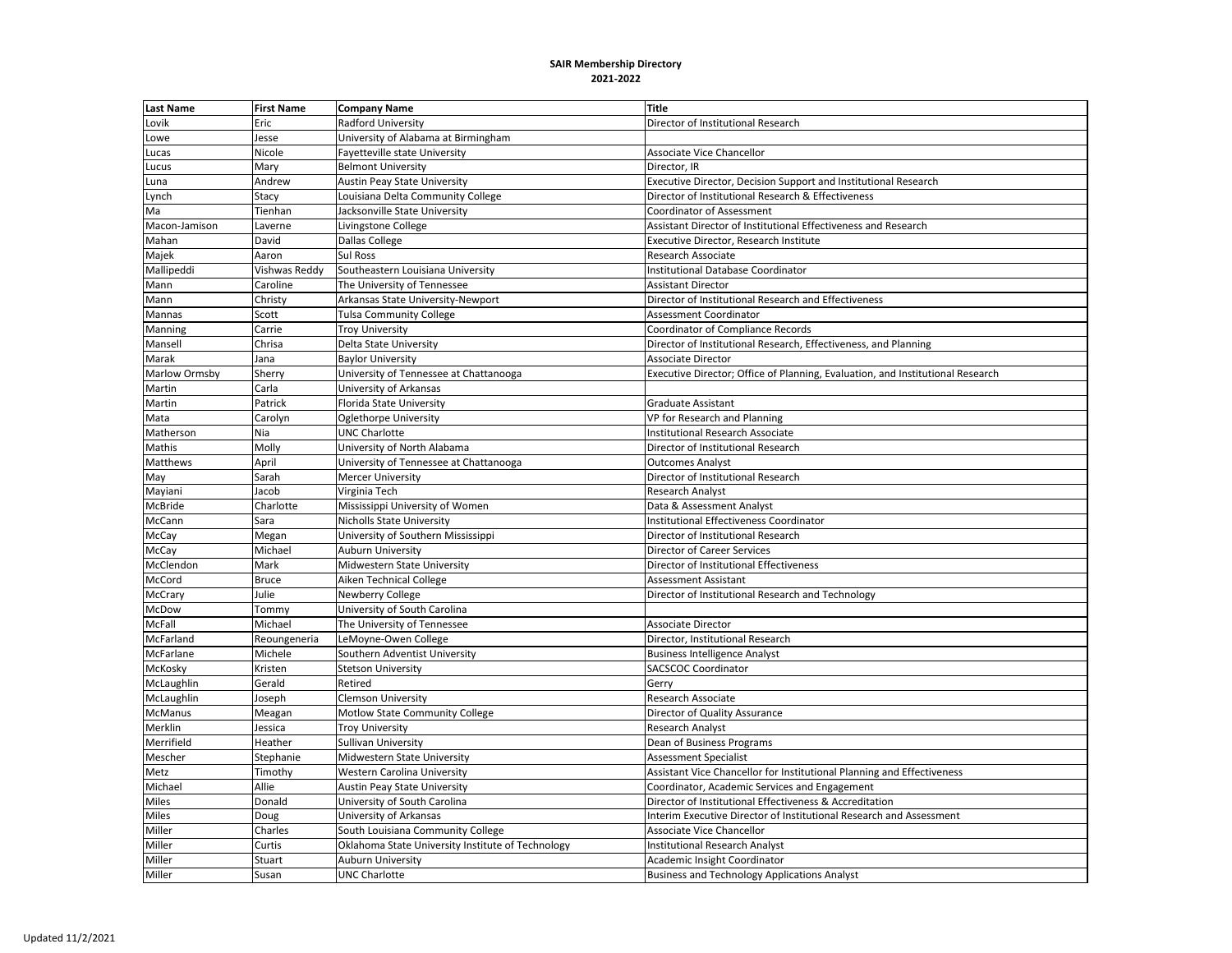| <b>Last Name</b>    | <b>First Name</b> | <b>Company Name</b>                               | <b>Title</b>                                                                                      |
|---------------------|-------------------|---------------------------------------------------|---------------------------------------------------------------------------------------------------|
| Miller              | Will              | Jacksonville University                           | Executive Director of Institutional Analytics, Effectiveness, and Strategic Planning              |
| Miller-Gordon       | Tyler             | <b>Old Dominion University</b>                    | Senior Research Associate                                                                         |
| Millikin            | Mary              | <b>Rogers State University</b>                    | Associate Vice President for Academic Affairs, Accountability & Academics                         |
| Millns              | Lindsey           | <b>Texas Christian University</b>                 | Assistant Director for IR Reporting and Operations                                                |
| Miranda             | Vianka Maria      | Northwestern State University                     | <b>Assistant Professor</b>                                                                        |
| Moench              | Ginny             | Appalachian State University                      | <b>EM BI Analyst</b>                                                                              |
| Mongo               | Karen             | North Lake/Dallas College                         | Executive Director of Planning, Research, and Institutional Effectiveness                         |
| Moomaw              | Scott             | Appalachian State University                      | Senior BI Analyst                                                                                 |
| Moore               | Chip              | Georgia Independent College Association           | Director of Operations & Data Analyst                                                             |
| Moore               | Jennifer          | Mississippi University for Women                  | Director of Institutional Research & Assessment                                                   |
| Moore               | Mary              | University of Georgia                             | <b>Institutional Research Analyst</b>                                                             |
| Moreno              | Susan             | University of Houston                             |                                                                                                   |
| Morley              | Kathleen          | <b>Baylor University</b>                          | Director                                                                                          |
| Morris              | Danita            | University of Arkansas Hope-Texarkana             | Director of Institutional Research                                                                |
| Mu                  | Lanlan            | William & Mary                                    |                                                                                                   |
| Mueller             | Michael           | The University of Alabama in Huntsville           | Senior Data Analyst                                                                               |
| Mueller             | Sally             | The University of Tennessee                       | Research Analyst II                                                                               |
| Mulligan-Nguyen     | Erin              | Texas A&M University-Corpus Christi               | Associate Vice President of Planning, Analytics, Institutional Research, and Strategic Initatives |
| Muralidhara         | Divya             | University of Arkansas                            |                                                                                                   |
| Murphy              | Patricia          | University of Miami                               | Associate Provost for University Accreditation                                                    |
| Mussat-Whitlow, PhD | Becky J.          | Winston-Salem State University                    | Director                                                                                          |
| Nabors              | Misty             | Mississippi State University                      | <b>Assistant Director</b>                                                                         |
| Nadasen             | Denise            | Association of Public and Land-grant Universities | Director of Research and Data Policy                                                              |
| Namaste             | Paul              | North Carolina School of Science and Mathematics  | <b>Research and Assessment Specialist</b>                                                         |
| Narvaiz             | Sarah             | University of Tennessee- Knoxville                | GRA                                                                                               |
| Neal                | Kristy            | Louisiana State University                        | Associate Director of Institutional Research                                                      |
| Nelson              | Susanne           | Newberry College                                  | Associate Director, Institutional Effectiveness Coordinator of External Reports                   |
| Nestor              | Melissa           | <b>IT Data Services</b>                           | Lead Business Intelligence, Reporting, and Data Engagement                                        |
| Neverett            | Margo             | <b>East Carolina University</b>                   | Senior Research Associate                                                                         |
| Nguyen              | Peter             | The University of Texas at San Antonio            |                                                                                                   |
| Nichols             | Diann             | Itawamba Community College                        | Assessment Coordinator                                                                            |
| Nickel              | Adam              | The University of Oklahoma                        | <b>Institutional Research Analyst</b>                                                             |
| Nielson             | Rachel            | <b>Flagler College</b>                            | <b>Institutional Research and Records Analyst</b>                                                 |
| Nix                 | Samantha          | Florida State University                          | <b>Assistant Director of Student Success Analytics</b>                                            |
| Norris              | Claire            | University of Louisiana System                    | Associate Vice President for Inclusion, Diversity, and Effectiveness                              |
| Norris              | Debbie            | Mississippi College                               | Associate Provost & Graduate Dean                                                                 |
| Norris              | Mitzi             | University of Mississippi Medical Center          | <b>Executive Director for Academic Effectiveness</b>                                              |
| Novosel-Lingat      | John Eric         | University of Kentucky                            | <b>Assessment Coordinator</b>                                                                     |
| Nugent              | Carlyn            | <b>Bellarmine University</b>                      | Analyst - Institutional Research                                                                  |
| Nyamwandha          | Cecilia           | LeMoyne-Owen College                              | <b>IR Analyst</b>                                                                                 |
| O'Brien             | Cassandra         | Midwestern State University                       | Asst. Director of Institutional Effectiveness                                                     |
| Ohlenforst          | Greg              | University of Louisiana at Lafayette              | Programmer Analyst                                                                                |
| Osborne             | Craig             | University of Central Florida                     | Institutional Research Analyst II                                                                 |
| Otto                | Patti             | University of Oklahoma                            | Associate Director, Institutional Research and Reporting                                          |
| Otwell              | Ginger            | <b>Henderson State University</b>                 | Research Associate                                                                                |
| Pace                | Lisa              | The Citadel                                       | Director                                                                                          |
| Pacheco             | Christine         | Southern Arkansas University                      | Director of Institutional Research                                                                |
| Pachorek            | Dylan             | Western Carolina University                       |                                                                                                   |
| Pack                | Kimberly          | University of Texas - Austin                      | Research Assistant, Department of Educational Leadership and Policy                               |
| painter             | iohn              | University of Virginia                            | Senior Data Analyst                                                                               |
| Pate                | Stacy             | <b>Nicholls State University</b>                  | Coordinator of Surveys, Evaluations, & Data Analyst                                               |
| Perkins-Holtsclaw   | Kala              | Eastern Virginia Medical School                   | Assistant Vice Provost for Strategic Planning and Institutional Effectiveness                     |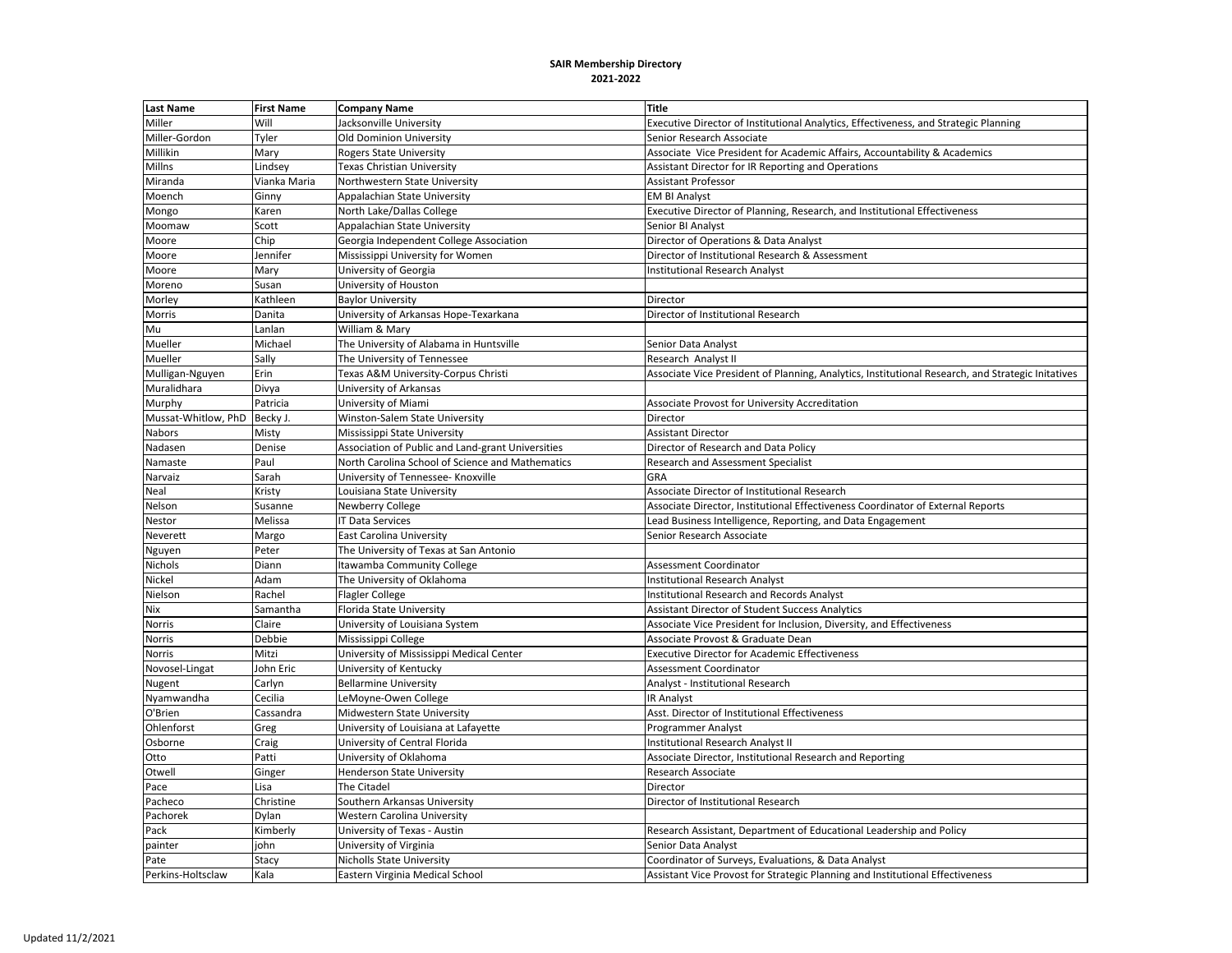| <b>Last Name</b>  | <b>First Name</b> | <b>Company Name</b>                                                                                      | <b>Title</b>                                               |
|-------------------|-------------------|----------------------------------------------------------------------------------------------------------|------------------------------------------------------------|
| Perryman          | Stephanie         | Hillsborough Community College                                                                           |                                                            |
| Peterson          | Stacey            | National Center for Education Statistics, Institute of Education Scie Statistician/IPEDS Survey Director |                                                            |
| Phillips          | Tiffany           | Motlow State Community College                                                                           | Assistant Director of Quality Assurance                    |
| Pickett           | Debbie            | Navarro College                                                                                          | IR & IE Specialist                                         |
| Pinson            | Anthony           | Kentucky Community and Technical College System                                                          | Program Reporting Coordinator                              |
| Pitts             | Nathan            | University of North Alabama                                                                              | Business Intelligence & ERP Reporting Specialist           |
| Pleitz            | Jacob             | The University of Alabama                                                                                | Assistant Director of Institutional Research & Assessment  |
| Plyler            | Teja              | University of North Georgia                                                                              | <b>Institutional Research Analyst</b>                      |
| Poon              | Jonathan          | University of South Carolina - Columbia                                                                  | Assistant Director of Institutional Research and Analytics |
| Presson           | Kimberly          | Jacksonville State University                                                                            | Director of Institutional Research and Effectiveness       |
| Preston           | Marcia            | University of Delaware                                                                                   | <b>Institutional Research Analyst</b>                      |
| Prince            | <b>JLP</b>        | <b>Agnes Scott College</b>                                                                               | Director of Community, Civic, and Global Engagement        |
| Proctor           | Julianna          | The University of Alabama                                                                                | Associate Director Institutional Research                  |
| Proff             | Kate              | Texas State University                                                                                   | Administrative Assistant III                               |
| Purcell           | James             | Alabama Commission on Higher Education                                                                   | <b>Executive Director</b>                                  |
| Qadri             | Syeda             | Keiser University                                                                                        |                                                            |
| Quinn             | Bonnie            | Central Georgia Technical College                                                                        | Executive Director, Institutional Effectiveness            |
| Rager             | Steve             | SAS Institute, Inc.                                                                                      | Sales Manager                                              |
| Ramlal-Lamble     | Leticia           | Virginia Tech                                                                                            | Director of Assessment and Data Analytics                  |
| Ratcliff          | Jonathan          | University of Louisiana at Lafayette                                                                     | <b>Research Analyst</b>                                    |
| Ratcliff-Small    | La Trice          | University of South Carolina                                                                             | <b>Assistant Director of Assessment</b>                    |
| Ravare-Jones      | Pamela            | <b>BRCC</b>                                                                                              |                                                            |
| Rawls             | Lynn              | <b>Coker University</b>                                                                                  | Director of Institutional Research                         |
| Reaves            | Kenneth           | Southeastern University                                                                                  | Director Research and Strategic Projects                   |
| Reeves            | Melissa           | <b>Texas Christian University</b>                                                                        | Analyst                                                    |
| Ren               | Juan              | Georgia Gwinnett College                                                                                 | Administrative Assistant III                               |
| Rennick           | Elizabeth         | <b>Trident Technical College</b>                                                                         | Statistician (Research Analyst)                            |
| Rice              | Tami              | Texas State University System                                                                            | Administrative Assistant III                               |
| Richardson        | Beverly           | <b>Philander Smith College</b>                                                                           | Dir. Institutional Research                                |
| Richardson        | Kate              | North Central Texas College                                                                              | Registrar                                                  |
| Ridpath           | Lance             | West Virginia School of Osteopathic Medicine                                                             | Coordinator of Institutional Research                      |
| Robert            | Blake             | University of Louisiana at Lafayette                                                                     | Data Warehouse Analyst                                     |
| Robey             | McKenzie          | <b>ECPI University</b>                                                                                   | VP of Accreditation & Institutional Effectiveness          |
| Robinson          | Christopher       | South Carolina Commission on Higher Education                                                            | Senior Data and Research Analyst                           |
| Robinson          | Shae              | Alabama State University                                                                                 | IE Coordinator                                             |
| Rosemond          | Michelle          | Georgia Gwinnett College                                                                                 | Vice President for Student Engagement and Success          |
| Rosier            | Kay               | Tulsa Technology Center                                                                                  | Institutional Research Technician                          |
| Ross              | Christine         | Hampden-Sydney College                                                                                   | Associate Dean of Institutional Effectiveness              |
| Rothenbacher      | Emily             | The University of Alabama                                                                                | <b>Institutional Research Analyst</b>                      |
| Row               | Joy               | <b>Temple College</b>                                                                                    | Senior Data Analyst                                        |
| Rowland           | Linda             | University of North Georgia                                                                              | Director of Institutional Research                         |
| Roy               | Joseph            | American Society for Engineering Education                                                               | Director, Institutional Research & Analytics               |
| Sanders           | James             | Spelman College                                                                                          | Director of Institutional Research                         |
| <b>Sanders</b>    | Patti             | <b>Stetson University</b>                                                                                | <b>Research Associate</b>                                  |
| Sandoval          | Kim               | South Piedmont Community College                                                                         | Institutional Research and Assessment Specialist           |
| Sapp              | Mary              | Past President                                                                                           | Distinguished Member                                       |
| Sawtelle          | James 'Jimmy'     | Central Louisiana Technical Community College                                                            | Chancellor                                                 |
| Scheideler        | William           | University of Central Oklahoma                                                                           | Director - IR                                              |
| Schramm-Possinger | Megan             | <b>Winthrop University</b>                                                                               | Senior Research Associate and Assistant Professor          |
| Scott             | Kelly             | <b>Winthrop University</b>                                                                               | <b>Decision Support Coordinator</b>                        |
| Scott             | Wendy             | University of South Carolina                                                                             | Senior Strategic Business Analyst                          |
| Scurry            | Nancy             | <b>Winthrop University</b>                                                                               | <b>Business, Personnel and Budget Analyst</b>              |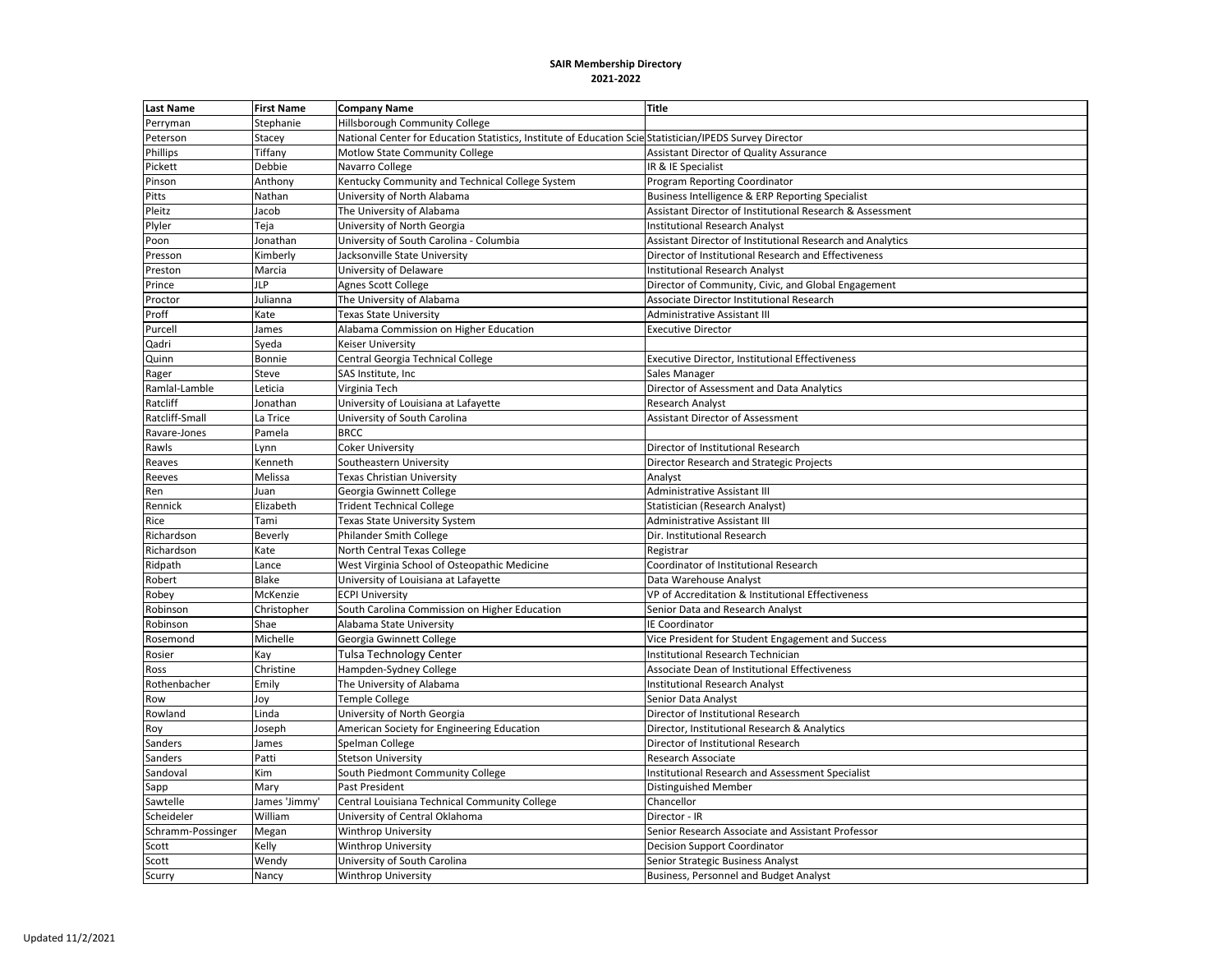| <b>Last Name</b> | <b>First Name</b> | <b>Company Name</b>                                    | <b>Title</b>                                                        |
|------------------|-------------------|--------------------------------------------------------|---------------------------------------------------------------------|
| Seal             | Jennifer          | Pearl River Community College                          | Vice President of Planning and Institutional Research               |
| Seale            | Michael           | Lindsey Wilson College                                 | <b>Assistant Vice President for Academic Affairs</b>                |
| Sears            | Rick              | Appalachian State University                           | Director of Strategic Analytics and Institutional Research          |
| Seay             | Lauren            | Texas Christian University                             | <b>Reporting Specialist</b>                                         |
| Sembach          | Lisa              | <b>Clemson University</b>                              | <b>Strategic Data Manager</b>                                       |
| Sessions         | Mandy             | Wallace Community College - Dothan                     | Director, Institutional Effectiveness                               |
| Sessoms          | Cassandra         | Mississippi College                                    | Coordinator for Institutional Research                              |
| Seward           | Sylvia            | North Carolina Central University                      | <b>Business and Technology Applications Analyst</b>                 |
| Sharma           | Pam               | <b>WVNCC</b>                                           | <b>VP PIER</b>                                                      |
| Sharp            | Deltha            | University of Arkansas Community College at Batesville | Director of Institutional Research                                  |
| Shearon          | Christina         | <b>Wayne Community College</b>                         | Coordinator for Institutional Research                              |
| Shepherd         | Justin            | <b>Emory University</b>                                | <b>Assistant Vice Provost</b>                                       |
| Sherwood         | Shanna            | The University of Texas at San Antonio                 | <b>Institutional Research Analyst</b>                               |
| Shick            | Adam              | <b>Wake Forest University</b>                          | Associate Director of Institutional Research                        |
| Shotts           | Lesley            | J.F. Drake State Community and Technical College       | Director of Institutional Effectiveness                             |
| Shropshire       | Kevin             | Virginia Tech                                          | <b>Research Analyst</b>                                             |
| Simmons          | Patrick           | <b>Tulsa Community College</b>                         |                                                                     |
| Simon            | Jason             | University of North Texas                              | <b>Associate Vice President</b>                                     |
| Simon            | Sarah             | Angelina College                                       | Manager of Institutional Effectiveness                              |
| Simon            | Taylor            | Louisiana State University                             |                                                                     |
| Simpkins         | Alice             | Paine College                                          | Dir Instl Research, Assessment, and Evaluation                      |
| Simpson          | Melanie           | The University of Alabama in Huntsville                | Asst. Provost, Institutional Research, Effectiveness, & Assessment  |
| Simpson          | Suzanne           | The University of Alabama in Huntsville                | Director of Institutional Research & Assessment                     |
| Sisco            | Daniel            | Loyola University of Maryland                          | <b>Assistant Director</b>                                           |
| Sitharaman       | Sri               | Columbus State University                              | Associate Vice President for Institutional Research & Effectiveness |
| Slaton           | Kelly             | University of Georgia                                  | <b>Institutional Research Analyst</b>                               |
| Smith            | Christina         | University of Central Oklahoma                         | <b>Research Analyst</b>                                             |
| Smith            | Kade              | <b>Nicholls State University</b>                       | <b>Assistant Director</b>                                           |
| Smith-Walter     | Carol             | <b>Belmont University</b>                              |                                                                     |
| Sokol            | Adam              | <b>SC Technical College System</b>                     | Director of Data Analysis and Research                              |
| Spearman         | Ashlee            | Austin Peay State University                           | Director, Academic Services and Engagement                          |
| Springer         | Robert            | <b>Elon University</b>                                 | <b>Executive Director of IE</b>                                     |
| Springs          | Chasisity         | <b>Benedict College</b>                                | Assessment Coordinator                                              |
| Starkey          | Mary Kathryn      | University of Kentucky                                 | Director of Enterprise Data Warehouse                               |
| Stephens         | Nareiko           | Jefferson State Community College                      | <b>Institutional Research Analyst</b>                               |
| Stephenson       | Katelyn           | Southeastern Louisiana University                      | Research Associate                                                  |
| Stewart          | Beth              | Arkansas Division of Higher Education                  | Senior Research Specialist                                          |
| <b>Stoffers</b>  | Zachary           | Florida State University                               | <b>Faculty Analyst</b>                                              |
| Stone            | Morgan            | Kentucky Community and Technical College System        | <b>Institutional Research Specialist</b>                            |
| Stone            | Wayne             | <b>UNC Charlotte</b>                                   | Associate Director of Institutional Research                        |
| Stuart           | Edward            | The University of Mississippi                          | Data Analyst                                                        |
| Summers          | Heather           | Kentucky Community and Technical College System        | <b>Institutional Research Specialist</b>                            |
| Sumner           | Mary Kate         | South Arkansas Community College                       | <b>Administrative Analyst</b>                                       |
| Sumpter          | Rosline           | <b>SC Technical College System</b>                     | Associate Vice President for Curriculum, Instruction & Research     |
| Sundararajan     | Sarasswathi       | University of Texas at Arlington                       |                                                                     |
| Sutliff          | Dani              | South Georgia State College                            | Director of Institutional Effectiveness and Research                |
| Swann            | Jerilyn           | Maryville College                                      | Associate Dean and Director of IR                                   |
| Tabulda          | Galiya            | Florida State University                               | Director, Institutional Performance and Assessment                  |
| Tarrant          | Melissa           | Georgia Independent College Association                | Director of Research                                                |
| Taylor           | Gail              | University of North Georgia                            | <b>Assistant Director of Assessment</b>                             |
| Taylor           | Maria             | <b>Wingate University</b>                              | AVP for Instititutional Research                                    |
| Taylor           | Michelle          | National Higher Education Benchmarking Institution     | Senior Research Analyst                                             |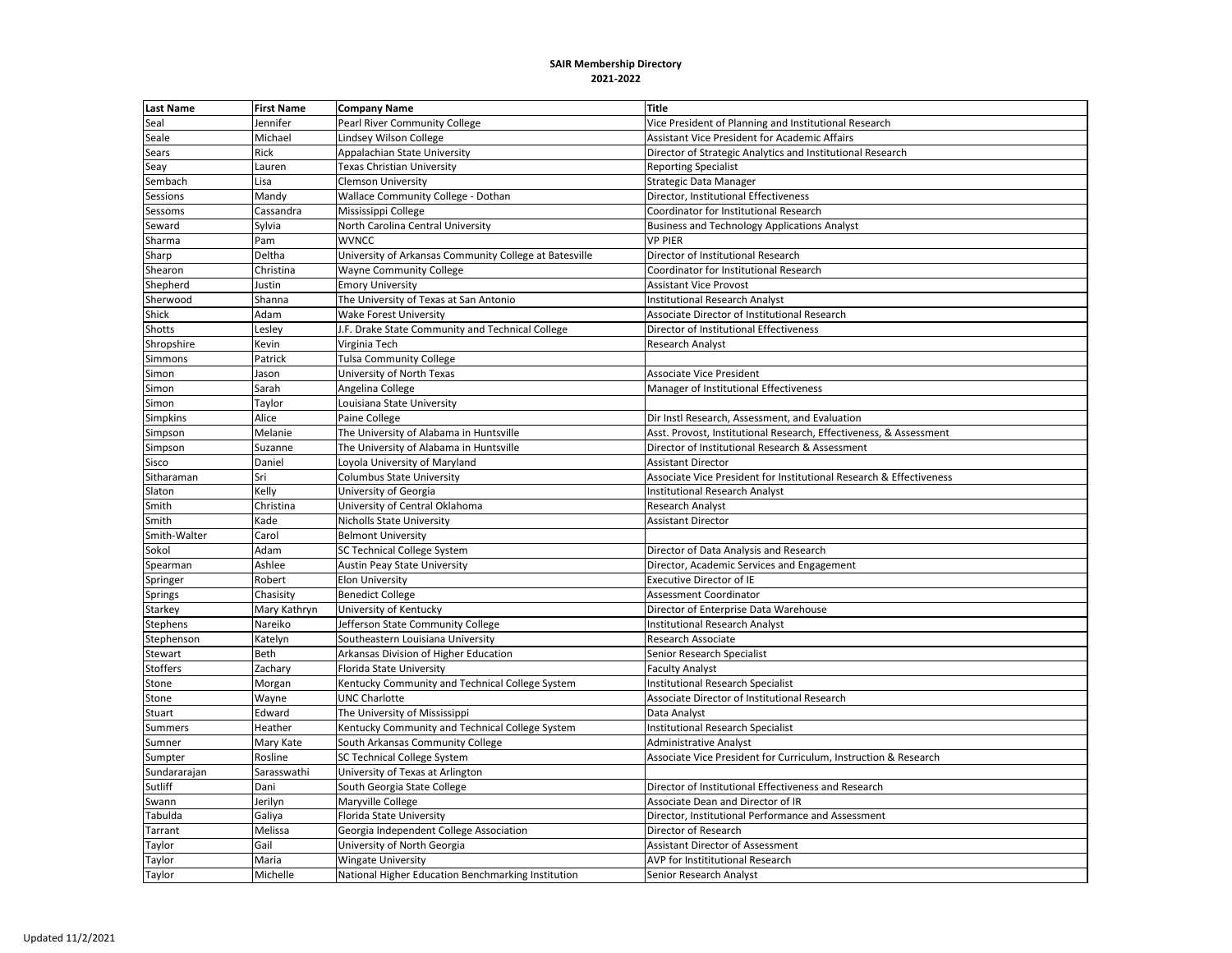| <b>Last Name</b> | <b>First Name</b> | <b>Company Name</b>                                 | <b>Title</b>                                                              |
|------------------|-------------------|-----------------------------------------------------|---------------------------------------------------------------------------|
| Taylor           | Nicholus          | Navarro College                                     | Research Analyst                                                          |
| Teach            | Christine         | South Piedmont Community College                    | <b>Institutional Research Analyst</b>                                     |
| Tedder           | Rich              | Appalachian State University                        | <b>Business and Technical Applications Analyst</b>                        |
| Tedder           | Wrenette          | <b>Henderson State University</b>                   | Director of Assessment                                                    |
| Teuber           | Janet             | University of South Carolina                        |                                                                           |
| Thaxton          | Chris             | <b>Athens Technical College</b>                     | Director Institutional Effectiveness                                      |
| Thiemann         | Drew              | <b>Bellarmine University</b>                        | Director of Institutional Research and Effectiveness                      |
| Thomas           | Casey             | The University of Alabama at Birmingham             | Institutional Research Analyst II                                         |
| Thompson         | Jeff              | SC Commission on Higher Education                   | Program Manager, Data & Research                                          |
| Thompson         | Julia             | <b>Auburn University</b>                            | <b>Information Tech Spec VI</b>                                           |
| Thorp            | Quinton           | University of Central Oklahoma                      | Asst Director - IR                                                        |
| Thuringer        | Chris             | University of Kentucky                              | Interim Director of Institutional Research                                |
| Thuringer        | Christopher       | University of Kentucky                              | Interim Director of Institutional Research                                |
| Tin              | Michelle          | The University of Alabama                           | Administrative Assistant                                                  |
| <b>Toles</b>     | Camille           | University of Mississippi                           | <b>Administrative Coordinator I</b>                                       |
| Tombari          | Angela            | Kentucky Center for Statistics                      | Sr. Research Analyst                                                      |
| Townsend         | David             | <b>Craven Community College</b>                     | <b>Executive Director of Institutional Effectiveness</b>                  |
| Troske           | SuZanne           | University of Kentucky                              | Data Scientist                                                            |
| Tucker           | Michael           | University of South Carolina                        | Assessment Coordinator                                                    |
| udorancea        | Oana              | Emory                                               | Decision Support Analyst Sr.                                              |
| Tuers            | Doug              | University of South Carolina                        |                                                                           |
| Turcotte         | Paul              | Texas A&M University-Central Texas                  | Director of Institutional Research and Assessment                         |
| Turner           | Kenneth           | South Carolina Commission on Higher Education       | Data Analyst                                                              |
| Turner           | Marc              | <b>Texas State University</b>                       | Assistant Vice President for Institutional Research                       |
| Turner           | Melinda           | <b>Lincoln Memorial University</b>                  | Institutional Effectiveness Associate and Data Analyst                    |
| Tutt             | Dwayne            | <b>Western Carolina University</b>                  | Associate Director for Institutional Research & Analytics                 |
| Tyler            | Darrell           | University of Richmond                              | Sr. Research Analyst                                                      |
| Utley            | Danya             | ASU-Beebe                                           | <b>Research Analyst</b>                                                   |
| Vance            | Karen             | Pennsylvania State University                       | Associate Vice Provost, Institutional Research                            |
| VanderTook       | Jana              | Oklahoma Baptist University                         | Coordinator of Assessment                                                 |
| VanLandingham    | David             | Central Georgia Technical College                   | Director for Research and Compliance                                      |
| Vaughn           | Katie             | ASU-Beebe                                           | AVC of Institutional Effectiveness                                        |
| Vazquez          | Oscar             | University of Tennessee-Chattanooga                 | Research Data Analyst                                                     |
| Verzaal          | Mev               | Florida State University                            | <b>FACET Manager</b>                                                      |
| Virgo            | Stephanie         | University of Tennessee - Chattanooga               | Research Data Analyst                                                     |
| Wagner           | Alex              | Lesley University                                   | Director                                                                  |
| Walden           | Margaret          | University of Mississippi                           | Associate Director of Institutional Research                              |
| Waldon           | Katherine         | University of Mississippi                           | Data Analyst                                                              |
| Walker           | Caity             | University of North Georgia                         | <b>Faculty Records Associate</b>                                          |
| Walker           | Kimberly          | <b>USC Upstate</b>                                  | Director of Institutional Effectiveness, Compliance and Academic Programs |
| Wallace          | Elizabeth         | American Public Education, Inc.                     | VP, Institutional Research                                                |
| Wallace          | Taylor            | Virginia Tech                                       | Research Analyst                                                          |
| Wang             | Hanyan            | <b>East Carolina University</b>                     | Research Associate                                                        |
| Wang             | Hanzhi "Judy"     | <b>UNT Dallas</b>                                   | Data Analyst                                                              |
| Wang             | Jason             | Georgia Institute of Technology                     | Data Management Specialist                                                |
| Washington       | Christian         | <b>UNC Charlotte</b>                                | Coordinator of Student Development & Engagement                           |
| Watson           | Wyatt             | Arkansas Tech University                            | Director of Institutional Research and Effectiveness                      |
| Weaver           | Ernie             | Kentucky Community and Technical College System     | Data Warehouse Research Specialist                                        |
| Webber           | Karen             | University of Georgia Institute of Higher Education | <b>Professor Emeritus</b>                                                 |
| Weldon           | Christopher       | Augusta University                                  | Assistant Director, Institutional Reporting                               |
| Wells            | Naima             | University of South Alabama                         | Secretary V                                                               |
| Wheelis          | Meaghann          | <b>Baylor University</b>                            | Senior Research Analyst                                                   |